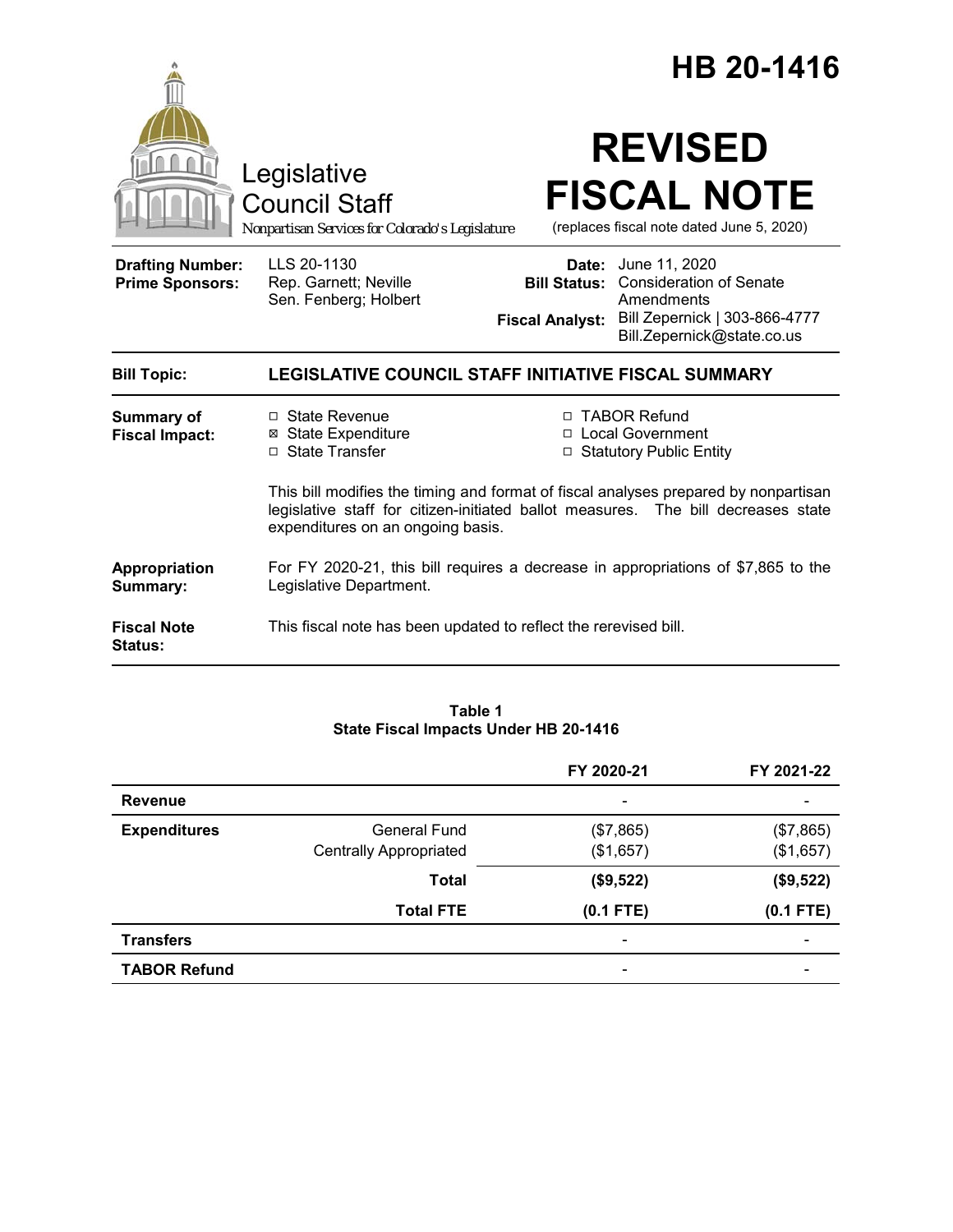June 11, 2020

# Page 2 **HB 20-1416**

## **Summary of Legislation**

This bill makes several changes to the process by which Legislative Council Staff (LCS) provides fiscal information during the citizen initiative process. Under current law, LCS provides a fiscal impact statement for each citizen initiative heard by the Title Board, as well as an abstract of the fiscal impact statement that is printed on initiative petitions circulated for signature. Under this bill, LCS will only prepare fiscal impact statements for citizen initiatives that have a title set and for which the Secretary of State has approved a petition for circulation. The fiscal impact statement must be posted on www.ColoradoBlueBook.com within 14 days of the date on which the petition is approved to circulate.

Because the fiscal impact statement will be prepared after the title setting process, the bill requires LCS to prepare a fiscal summary of each measure for the Title Board, rather than an abstract based on the fiscal impact statement. The fiscal summary must provide:

- a description about the measure's fiscal impact, including a preliminary estimate of any change in state and local government revenues, expenditures, taxes, or fiscal liabilities if implemented;
- a qualitative description of the economic impacts of the measure if implemented; and
- any other necessary information from the initiated measure or a description of state and local government implementation to describe the fiscal and economic impacts.

The bill allows any voter to challenge the fiscal summary in the same manner as the abstract of the fiscal impact statement under current law via the rehearing process at the Title Board. In addition, interested persons may submit information or draft language to LCS for consideration during preparation of the fiscal summary and fiscal impact statement. Lastly, the bill adjusts required language that appears on printed petition sections and in the fiscal summary to align with the changes under the bill.

## **Background and Assumptions**

Starting in 2017, following passage of House Bill 15-1057, LCS began preparing fiscal impact statements for all ballot measures heard by the Title Board. During the 2017-2018 ballot cycle, LCS prepared 99 fiscal impact statements for citizen initiatives at the Title Board. During the 2019-2020 ballot cycle, LCS prepared 127 fiscal impact statements. LCS was appropriated funding for 0.3 FTE in House Bill 15-1057, based on an assumed 80 fiscal impact statements prepared every two years.

This fiscal note assumes that, with the changes under the bill, fiscal impact statements will be prepared for approximately 30 citizen initiatives every two years for measures that are approved for petition circulation. Fiscal summaries are assumed to be prepared for approximately 110 to 140 ballot measures heard by the Title Board every two years.

## **State Expenditures**

This bill decreases General Fund expenditures in the Legislative Department by \$9,522 and 0.1 FTE per year starting in FY 2020-21. These cost savings are described below.